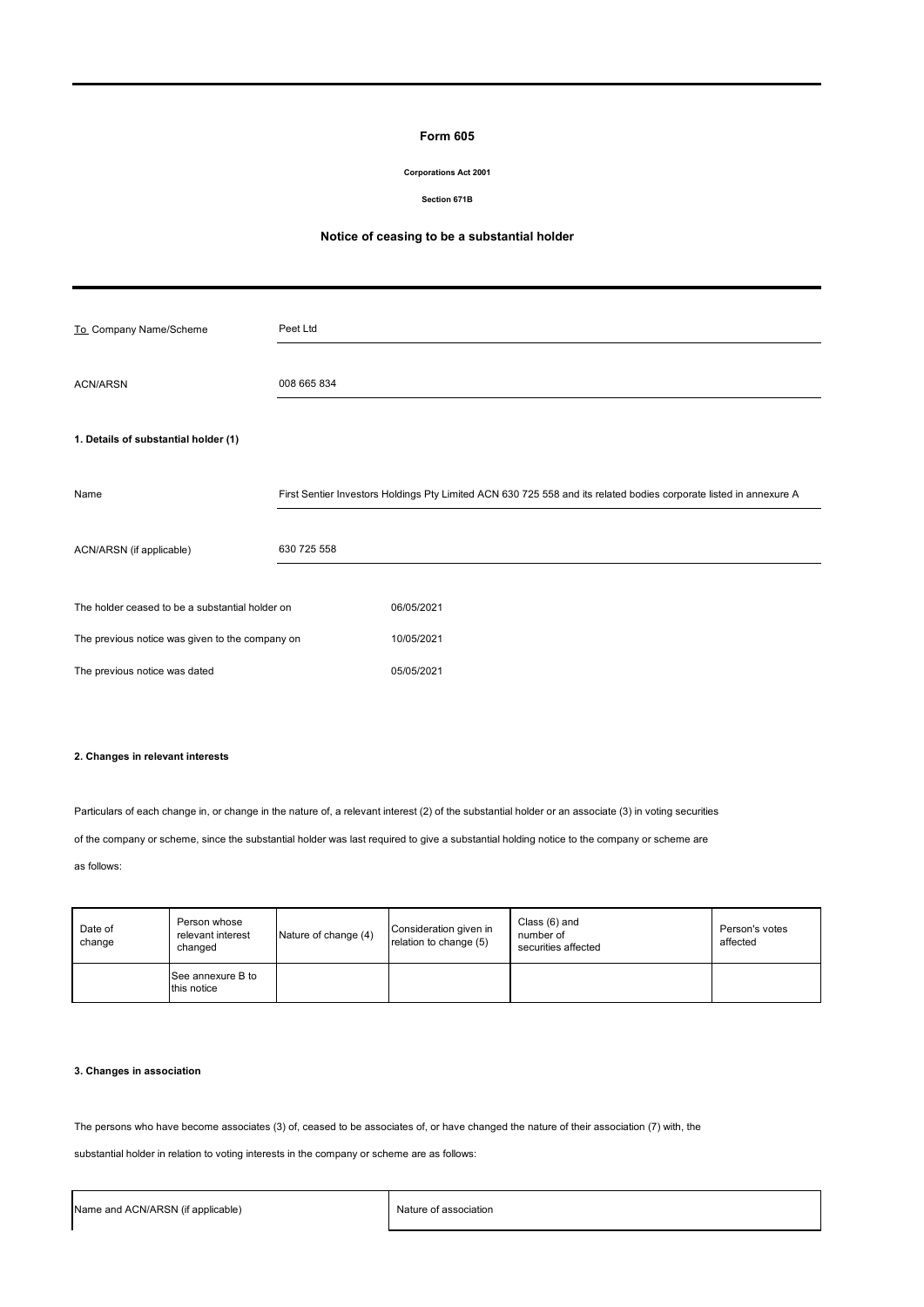#### **4. Addresses**

The addresses of persons named in this form are as follows:

| Name                                                       | Address                                                                                                           |
|------------------------------------------------------------|-------------------------------------------------------------------------------------------------------------------|
| First Sentier Investors Realindex Pty Ltd ACN 133 312 017  | Level 5, Tower Three International Towers Sydney, 300 Barangaroo Avenue, Barangaroo<br><b>NSW 2000. Australia</b> |
| First Sentier Investors (Australia) IM Ltd ACN 114 194 311 | Level 5, Tower Three International Towers Sydney, 300 Barangaroo Avenue, Barangaroo<br><b>NSW 2000. Australia</b> |
| Mitsubishi UFJ Financial Group                             | 2-7-1, Marunouchi, Chiyoda-ku, Tokyo 100-8330, Japan                                                              |

# **Signature**

| print name | Rachel Lim                              | capacity | <b>Company Secretary</b> |
|------------|-----------------------------------------|----------|--------------------------|
| sign here  | $\overline{\phantom{a}}$<br>in.<br>Came | date     | 10/05/2021               |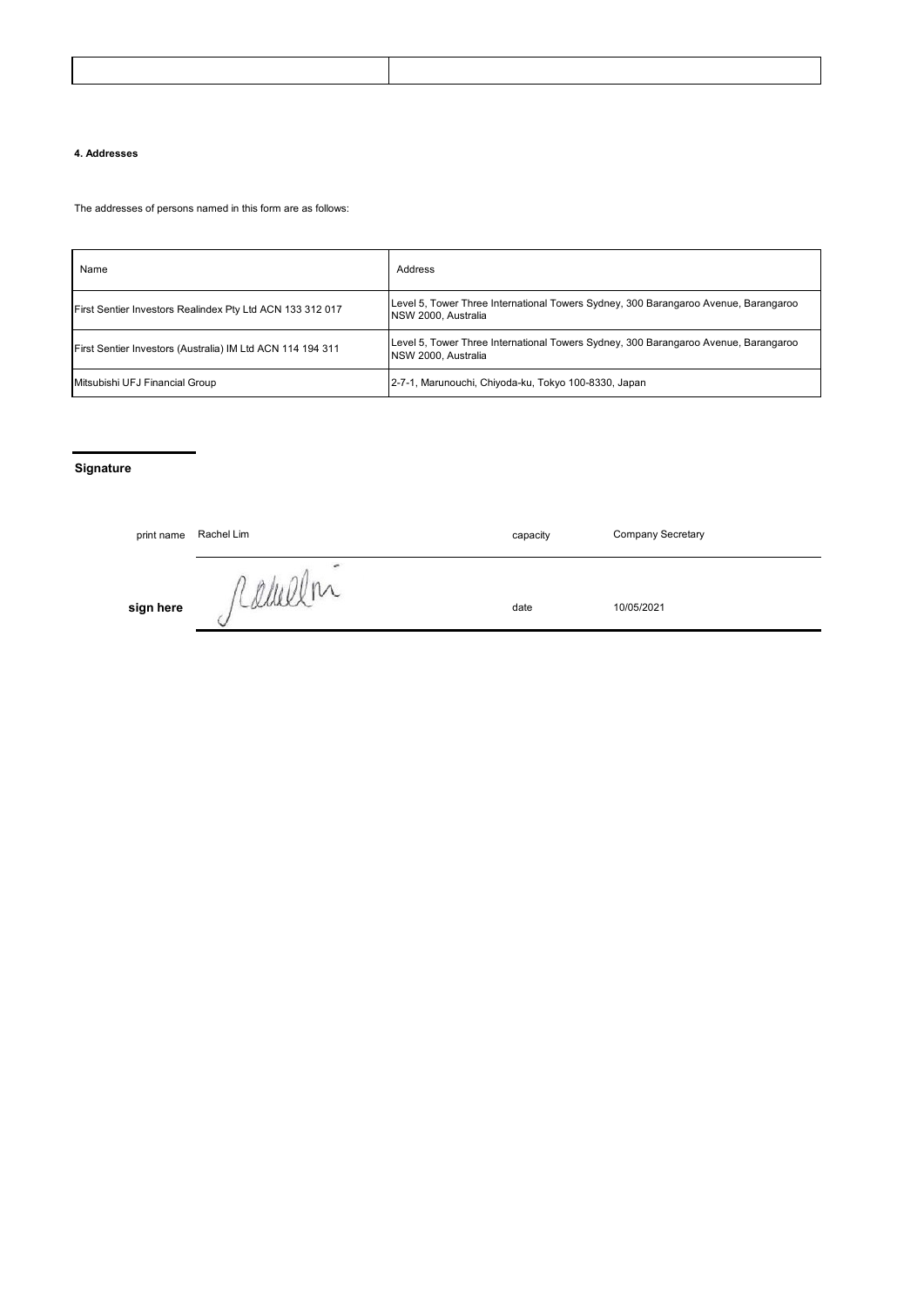#### **Annexure A**

# This is Annexure A referred to in Form 605, Notice of ceasing to be a substantial holder dated 06/05/2021

Rakelin

Rachel Lim

Company Secretary

Dated the 10/05/2021

#### **SCHEDULE**

First Sentier Investors (Hong Kong) AMC Limited (CR NO. 0580652) First Sentier Investors (Malta) Limited (Company Code C41267) First Sentier Infrastructure Managers (International) Limited (Company No. 298444) First Sentier Investors (UK) IM Limited (Company No. SC047708) First Sentier Investors Realindex Pty Ltd (ACN 133 312 017) First Sentier Investors (Malta) Holdings Limited (Company Code C41260) CFSIM (Company No. 00153197) First Sentier Investors (Luxembourg) EDIF I Feeders MC S.A.R.L (Company No. B134314) First Sentier Investors Asia Holdings Limited (ACN 054 571 701) First Sentier Investors (Luxembourg) EDIF II GP S.Á.R.L (Company No. B204413) First Sentier Investors (Australia) Services Pty Limited (ACN 624 305 595) First Sentier Investors (Australia) RE Ltd (ACN 006 464 428) First Sentier Investors (Australia) IM Ltd (ACN 114 194 311) First Sentier Investors Strategic Investments Pty Limited (ACN 625 765 399) First Sentier Investors (Australia) Infrastructure Holdings Ltd (ACN 085 313 926) First Sentier Investors (Australia) Infrastructure Managers Pty Ltd (ACN 101 384 294) First Sentier Investors (Singapore) Holdings Limited (Registration No. 199901706Z) First Sentier Investors (Luxembourg) EDIF I MC S.A.R.L (Company No. B128117) Mitsubishi UFJ Trust and Banking Corporation (Registration No. 0100-01-008770) First Sentier Investors (Singapore) (COMPANY NO. 196900420D) First Sentier Investors Europe Holdings Limited (Company No. 03904310) First Sentier Investors (UK) Funds Limited (Company No. 02294743) First Sentier Investors (US) LLC (File Number 546 9442) First Sentier Investors (Hong Kong) Limited (CR No. 0206616) First Sentier Investors (UK) Services Limited (Company No. 03904320) First Sentier Investors (Japan) Limited (Company No. 0104-01-093090) First Sentier Investors (Ireland) Limited (Company No. 629188) SI Holdings Limited (Company No. SC109439) Mitsubishi UFJ Financial Group, Inc (Registration No. 0100-01-073486) FSIB LTD (Registration No. 26193) First Sentier Investors (Hong Kong) Nominees Limited (CR NO. 0206615) First Sentier Investors International IM Limited (Company No. SC079063)